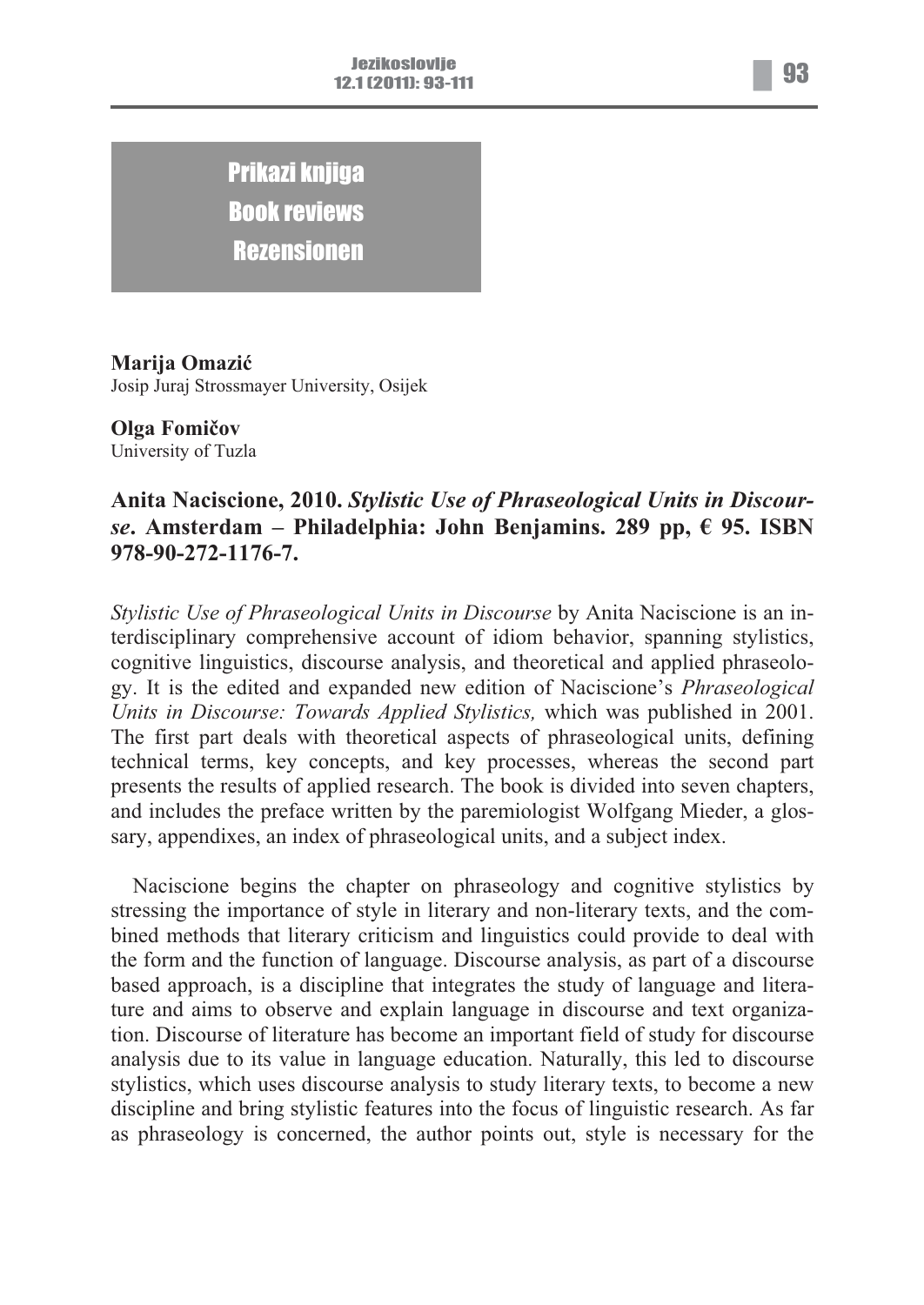analysis of phraseological units (PUs) as well as observing their discourse behaviour.

Naciscione further highlights the work on metaphors by cognitivists and the role of metaphor in conceptual organization. She claims that cognitive science paved the road for cognitive stylistics. Furthermore, the author states her aim "to explore phraseological meaning in its stylistic aspects: the instantiation and development of meaning in discourse, the emergence of new associations and their chains, resulting in creation of successive sub-images, coupled with visual development of metaphorical meaning" (p. 17). Finally, the author argues for "a cognitive approach to stylistic use of PUs in discourse" (p. 17) which would go beyond phrase or sentence levels.

In the section on phraseological units Naciscione addresses the issue of proper terminology which is characterized as the bane of phraseology stemming from the lack of standardization. The section on phraseology and stylistics presents the roots of phraseology and phraseological stylistics beginning with Kunin's pioneer work in the late 1960s and throughout the 1970s. The author continues with a short presentation of Western development of phraseo-stylistics done by Gläser in the 1980s and the recent higher interest in the stylistic changes of PUs in various text-types and text genres. Naciscione claims that this interest is mostly generated through the focus on lexicography, discourse-based research especially as it is used in pedagogy.

As far as phraseo-stylistics as an autonomous area of research is concerned, Naciscione maintains the importance of examining PUs in textual and visual discourse and cognitive rules that determine stylistic changes. She adds that phraseo-stylistics require a lot of input from disciplines like psycholinguistics and cognitive linguistics. Cognitive psychology as "the study of perceptual processes, especially the processing of a flow of words as well as recognition, creativity, and imagery" (p. 21) is singled out as a discipline necessary to manage the issue of creativity in phraseology.

The section on attitudes to stylistic use of PUs includes a discussion about the positive and the negative attitudes toward stylistic changes to PUs throughout history and today. In the area of language teaching, stylistic variation often tends to be marked as incorrect. Naciscione shows that the negative attitudes to stylistic changes are shown in the pejorative terms used to describe the phenomenon. Some linguists however hold that style goes against the norm, or rather that style "taints" the norm, and introduces abnormality and instability into the language. On the other hand, cognitive approaches view stylistic changes as natural processes of the mind, especially evident in discourse.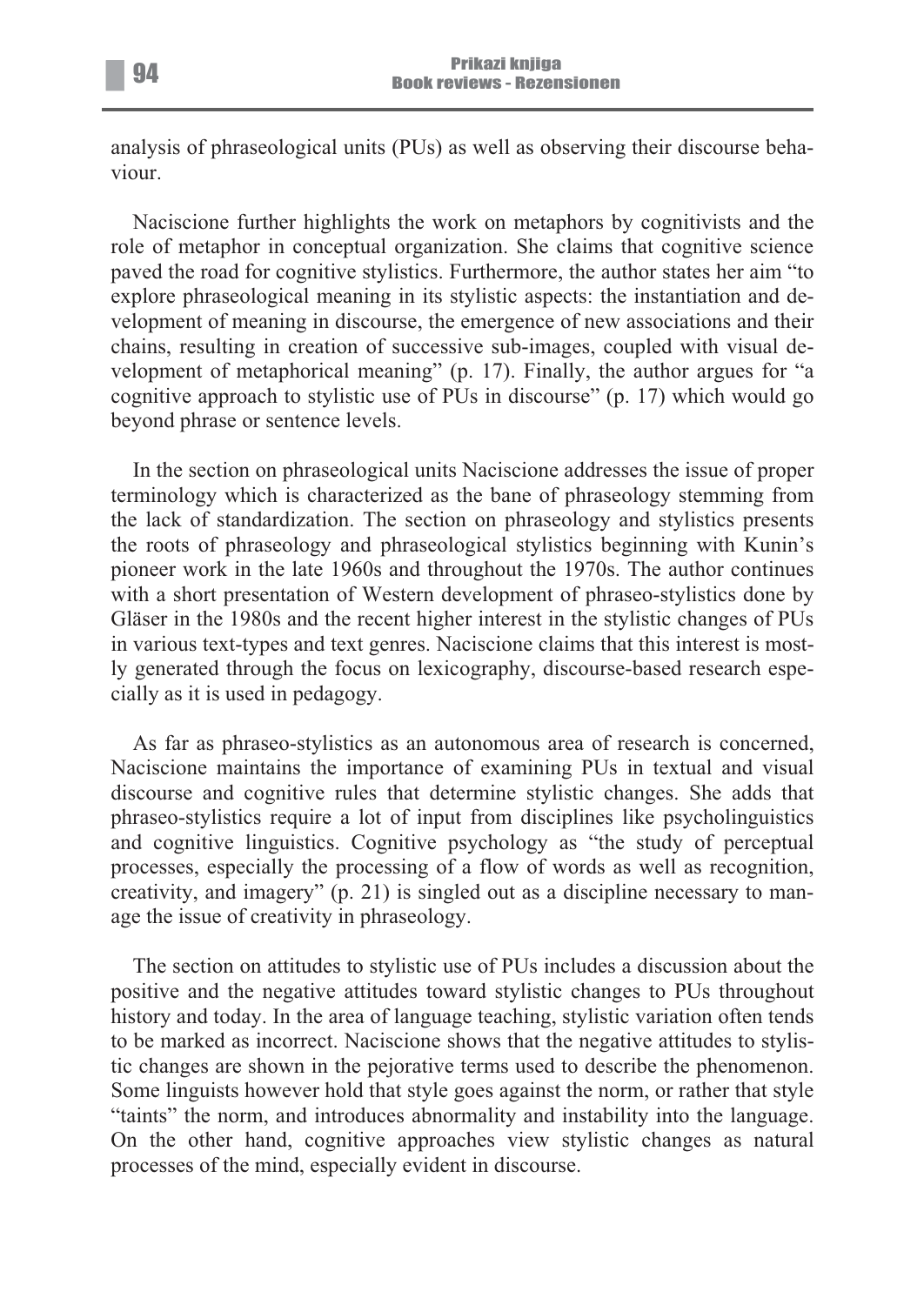In the last part of the first chapter Naciscione investigates the treatment of stylistic use of PUs in dictionaries and teaching materials, considering how they reflect attitudes to change. Traditionally, changes have been mostly ignored. The author explains that this was caused by "the insufficient development of both phraseology and stylistics, added to terminological obscurity and specific lexicographical or (…) phraseographic difficulties, as PUs do not easily lend themselves to processing" (p. 24). In other words, change, especially manifest in many individual cases, is difficult to document.

Naciscione remarks that one of the most common approaches is to reflect no stylistic use of PUs. In the examples provided after the base form, she states, the PUs are inserted verbatim, allowing only for the necessary grammatical changes. Other possible, 'imperfect' examples are excluded from the entries. Other similar approaches mark familiar PUs as clichés from the onset and are deemed dead and stale. Naciscione underlines the irony of providing only stylistically neutral examples and proclaiming them frozen and lacking freshness.

According to the author, the reasons for the lack of stylistically enriched PUs in dictionaries are "the theoretical premise", "lack of informed awareness of semantic and stylistic differences in various contexts" and the "choice of example" (p. 26). With regard to the choice of example, Naciscione claims that a large number of dictionaries include examples created by the compilers themselves. Those dictionaries which provide examples from contemporary sources call the stylistic change *nonce variation* that requires some cultural and/or literary knowledge.

Naciscione points out the use of authentic examples enabled by computer technology in some dictionaries. These dictionaries provide a large number of genuine data and make a better description of idioms in English possible. Thus it is quite indicative of the attitude to stylistic change when some dictionaries based on a large corpus do not include stylistic use. Naciscione provides examples from a few dictionaries showing that Collins Cobuild Dictionary of Idioms (1995) leads the way by showing possible avenues of variation, going so far as to cite stylistically marked examples first. Furthermore, she condemns the use of examples to support the definition when in fact the definitions should reflect the use. Finally, Naciscione points out that corpus-based research and inclusion of stylistic changes can only help lexicology and foreign language teaching, while advancing phraseology and cognitive stylistics.

Naciscione dedicates the second chapter to the proper definition of PUs, starting with their base form and their realization in discourse in order to facilitate their identification. The second term covered in this chapter is core use of PUs, a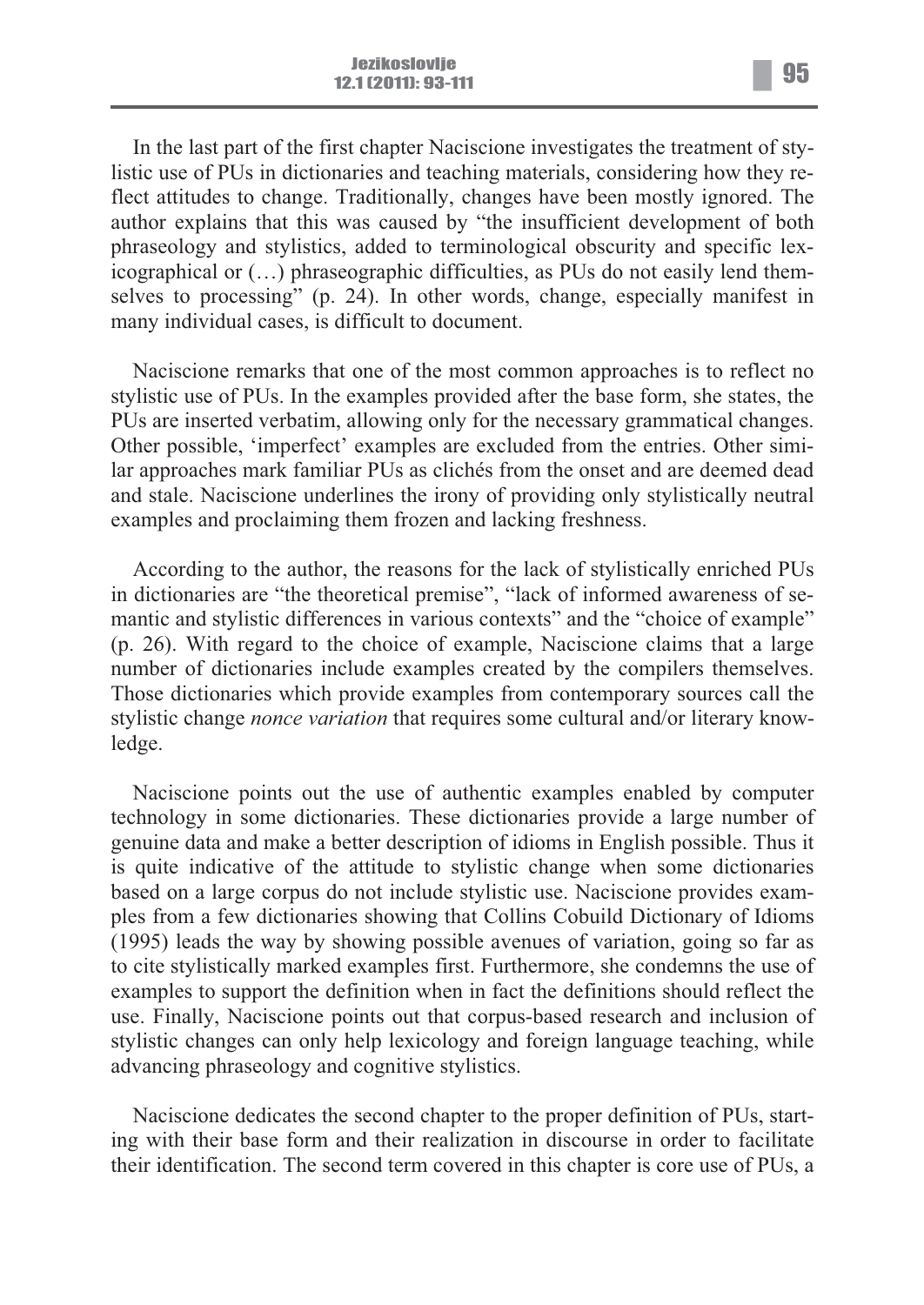stylistically neutral use of the base form in text, adapted only grammatically. It is the fruition of the potential of the base form. Core use is easily recognized in the text and has been used in foreign language teaching. The second part of the second chapter (2.4 *Identification procedure*) provides a procedure or identifying instantial stylistic use of PUs in discourse which does not depend on intuition and is devoid of subjectivity. Naciscione proposes several steps to be taken in the process of identification: recognition, verification, comprehension and interpretation.

In Chapter 3 Naciscione addresses the concepts of stability, cohesion, stylistic pattern and sustainability. The first section discusses the significance of stability of PUs and Naciscione adds *stylistic stability* evident in the preservation of the image and type of figurativeness in the base form as well as in use and *diachronic stability*. Using the example of the PU *a snake/serpent in/under the grass/flowers*, Naciscione shows that the PU has existed for centuries exhibiting minor lexical variation and still maintaining stability due to the strong metaphorical image. The author also points out that stability should not imply frozenness. It is a necessary feature of PUs ensuring their place in the language system of a certain period. Furthermore, variants do not pose a threat to stability. Finally, Naciscione enumerates the three types of variation: parallel variants in the base form, grammatical changes in the core use and creative variation. Language stability, the author claims, does not contradict discoursal flexibility.

The next section introduces another important notion – *phraseological cohesion*. It is active both in decontextualized base forms and instantial use. Naciscione divides the section on cohesion to discuss cohesion of the base form and cohesion in discourse, in core and, in more detail, instantial use. In section 3.3 the author defines patterns of instantial use. Figurative patterns serve as cognitive models that enable and facilitate the construction of meaning. Variation in instantial use may seem endless and chaotic, but Naciscione points out that there are patterns of instantiation that PUs follow. Instantial patterns are diachronically stabile techniques employed to construct meaning, tools used to transform base forms to instantial use. They provide cohesion in discourse and belong to human mental capabilities and resources. The author likens them to stylistic equivalents of base forms, finite in number providing infinite uses. In the final part of the third chapter sustainability of the phraseological image is presented as one of the key concepts of instantial use. Since instantial use goes beyond the core function and often surpasses sentence boundaries, PUs need to remain decipherable by maintaining the phraseological image. Naciscione claims that sustainable ability of figurative thinking enables us to process even complex figurative language. A sustained phraseological image ensures cohesion and facilitates interpretation of the discourse. The author also discusses the discoursal flexibili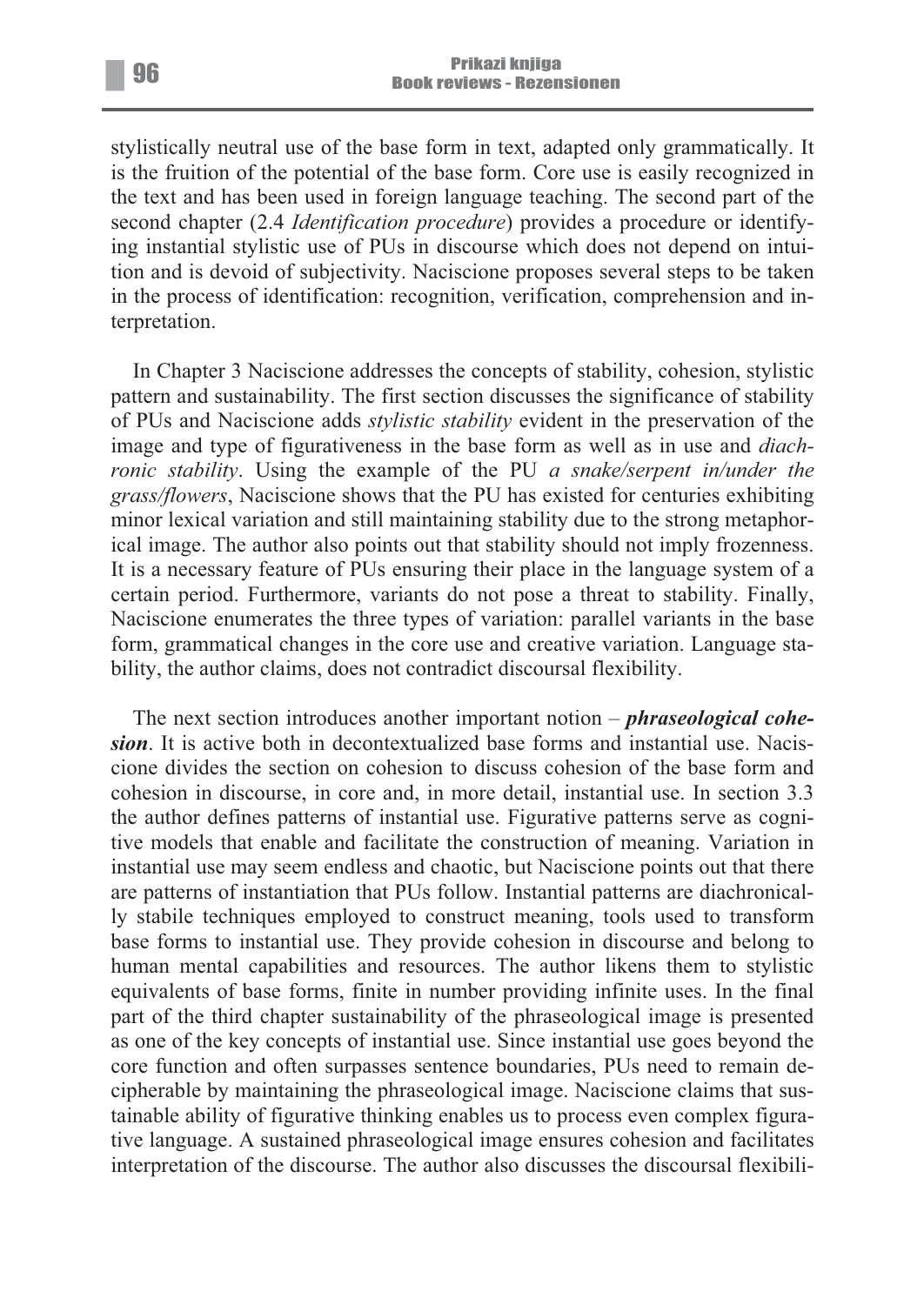meanings, however it is stability and cohesion that allow sustainability.

In Chapter 4 Naciscione extends the study of patterns and focuses on the most common ones, those of extended metaphor, pun, cleft use and phraseological allusion. In the first section on the extended phraseological metaphor, Naciscione defines metaphors in their traditional as well as the modern cognitivist sense and moves to extended or sustained metaphors as opposed to single metaphors. She points to conceptual layering evident in language and metaphors and the ability to see the layers at the same time. Naciscione reiterates that extended phraseological metaphors constitute the largest portion of all instantial use of PUs.

Extended metaphors use a single pattern which means that there is a string of subimages, i.e. extensions of the image of the PU, which create associative metaphors. Several types of the pattern are provided, with the metaphorical extension of one of the PU constituents being the simplest type. Another type includes a string of sub-images with the metaphorical developing happening in what Naciscione describes as "a chain reaction" (p. 81). The final and the most complex type involves the extension of more than one base component and their own further expanding. The section on phraseological punning deals with phraseological puns which depend on ambiguity borne on polysemy or homonymy. The author singles out the process of *demetaphorisation*, the opposite of image creation present in the formation stage of PUs, as the key to understanding how phraseological images come to life.

The third type of pattern covered in this chapter is cleft use, an instantial pattern first described by the author herself. Base form is perceived as a whole, and the wholeness is mirrored in the PU's core use. In its instantial use, a PU can undergo insertion of instantial constituents which affect the meaning but do not cause discontinuity. On the other hand, cleft use is core use broken for stylistic effect. Cleft structures belong to discourse management features. Cleft use is closely associated with speech patterns where pauses or interruptions aid the organization of the discourse. This pattern depends on the meaningful nature of silence in conversation. Various stylistic choices are involved in employing cleft use, ranging from expression of conflict and hesitation to agreement.

The final section of the chapter explores phraseological allusion as a pattern of instantial stylistic use and the message it conveys. It is shown to be the most sophisticated pattern of instantial use which requires a complex identification procedure. Naciscione stresses the role of the *image* in allusion and shows that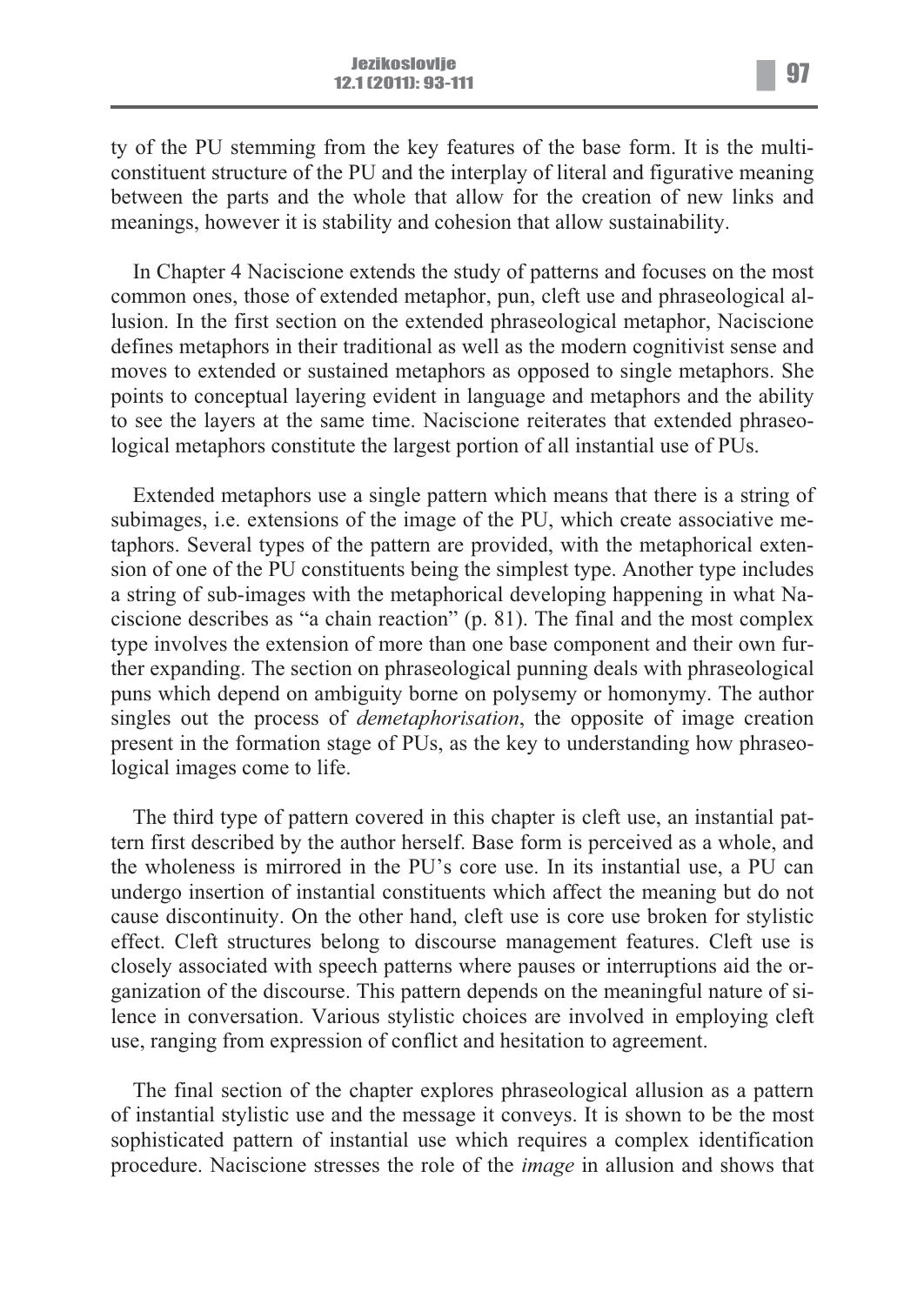the failure to access the image results in failure to understand the meaning and the intent behind the allusion. Naciscione particularly emphasizes the fact that allusion works on subtlety. Explicit constituents and cues present in the text point to implicit constituents and form an outline for the base form. In one example from *Macbeth* the word *cat* is the only element present from the PU *the cat would eat fish, but would not wet its feet*. Nevertheless, other neighboring words lead to the correct inference.

Chapter 5 explores the potential that PUs have in discourse construction. The author divides the chapter by ways the sustainability of PUs in the web of discourse is achieved apart from the extended use of single patterns: reiteration, cumulative use, concurrent use, saturation and comprehensive use. *Phraseological reiteration* is a form of cohesion, since PUs connect firmly with other elements and reinforce the meaning. A sustained phraseological image in the course of a narrative, according to Naciscione, sustains the narrative itself and may function as a leitmotif or a reflection of a literary character. Reiteration as repetition, a use of a synonym, a near-synonym, a superordinate or a related word is shown in Naciscione's numerous examples to be a conscious stylistic choice made in order to strengthen the phraseological image. In the section on *Instantial cumulative use*, Naciscione deals with successive reiterations of a single pattern which the author shows on the example of the use of the diminutive. The third pattern is that of *instantial concurrent use* as a simultaneous application of more types of changes in the instantiation of one PU. The combination of changes makes the process of identification all the more difficult. However, as the author points out, the effect of the combination is much more powerful due to the strength of cohesion. Concurrent use also displays the complexity of human thought and associative power. The topic of the section on *Instantial phraseological saturation of discourse* is the use of more PUs in a stretch of text. This phenomenon causes phraseological saturation and coexistence of different images which may present a challenge for identification. In some cases when the PUs are closely related or share constituents, the PUs complement one another and the associated images blend. Conversely, there are cases of oversaturation. The final part of Chapter 5 introduces comprehensive instantial use, "encompass[ing] a text by appearing either in titles and headlines or in codas" (p. 162). Naciscione illustrates how the prominent position of the PU increases the scope over which it has influence, and adds to "comprehensive unity" (ibid.). This section is divided into two parts, dealing with *umbrella use*, or the use in titles and headlines, and the use of PUs in codas.

In the last chapter of the theoretical part of the book, Naciscione looks at visual representation as the non-verbal sphere of phraseological use. Considering that figurative language creates images, visual representation can coincide with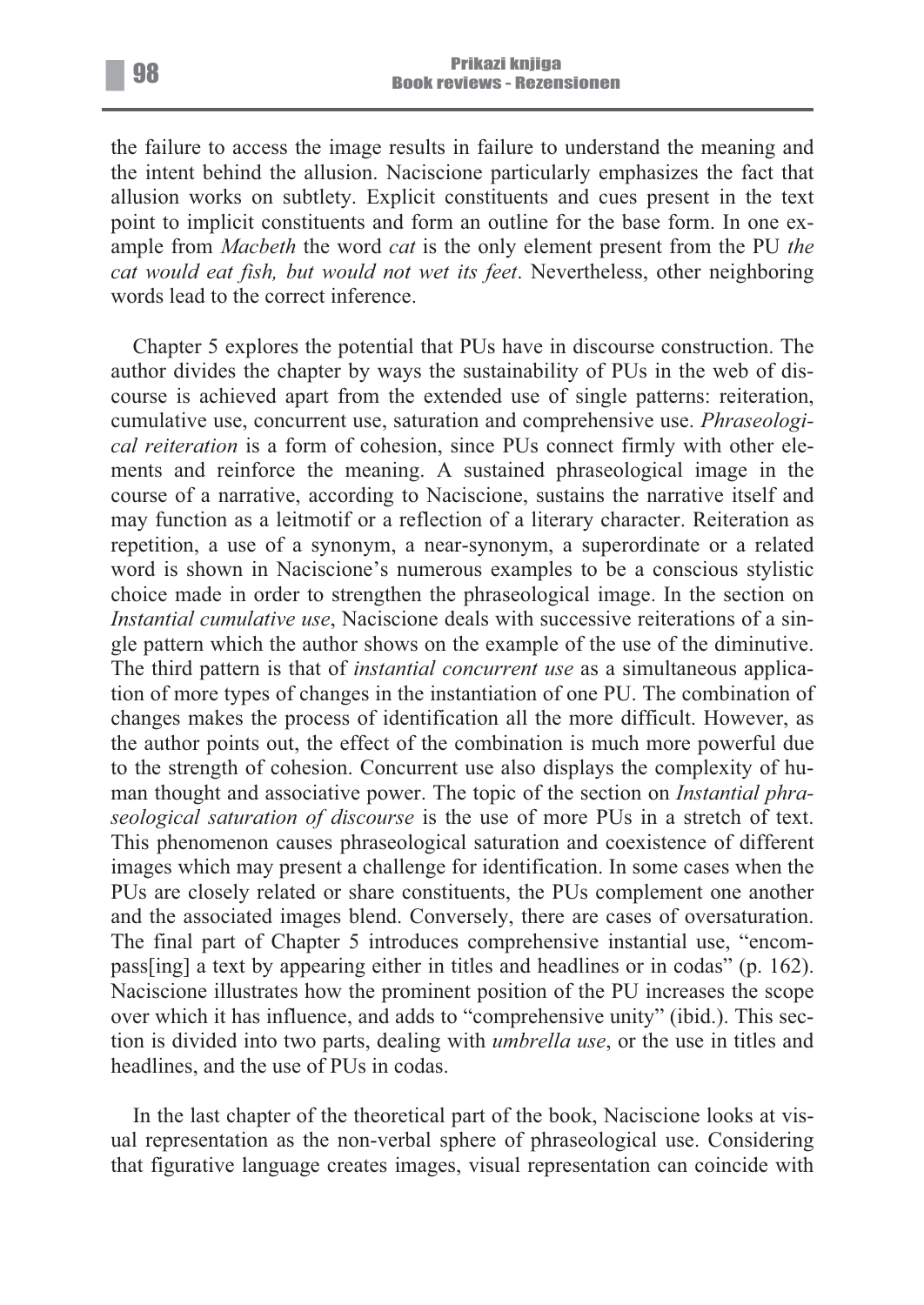the phraseological images, provide variation or an unexpected contrast to the accompanying captions. Naciscione stresses that "in visual representation, the process of creating a mental picture in one's mind relies on close ties between the visual and the verbal, and knowledge of the political, socio-cultural, and semiotic implications" (p. 175). In accordance with the topic, Naciscione includes plenty of images – cartoons, illustrations, cover-pages and pictures used in newspaper articles.

Naciscione begins by addressing the issue of instantiation of a PU in visual form, which is the changes a PU undergoes either in details or the style of the whole image. She continues with a special focus on visual representation in media discourse and illustrates the interplay of text and visual representation, as well as one between figurative and literal meaning in text and images. Naciscione also covers the use of semiotic elements which represent the perfect blend of meaning and visual representation and are especially well suited for visual representation of PUs.

In the section on Implicit visual messages, Naciscione discusses "concurrent visual and verbal allusion". Concurrent visual and verbal allusion is visual representation not directly expressed in the text. In case of implicit visual messages, the text only aids the identification of the PU embedded into the image. The subsequent section examines the new dimension added to the discourse already containing creative instantiation by the inclusion of creative visualization. Visual representation, in this case, enhances the effect and sustainability. The final section of the sixth chapter focuses on the skills needed to convert all the interconnected elements between visual representation and the text in order to fully comprehend the meaning and appreciate the stylistic effect.

Naciscione's last chapter delves into the area of applied stylistics, the discourse based approach to phraseology in teaching and learning foreign language as well as translation practice, lexicography, glossography and advertising.

*Stylistic Use of Phraseological Units in Discourse* by Anita Naciscione is the most comprehensive interdisciplinary study of stylistic behavior of idioms available today. The findings presented have implications for teaching and learning a foreign language, translation practice, lexicography, glossography and advertising, as well as for the general stylistics, cognitive linguistics, and ultimately, phraseology. A special added value of this study is the diachronic approach that spans periods from Old English to Middle, Early Modern and Modern English periods, and authors from Shakespeare, Chaucer, D.H. Lawrence and Lewis Carroll, to more contemporary authors and copywriters. All this entitles us to claim that this book is unique in scope, focus and applicability, and that it will